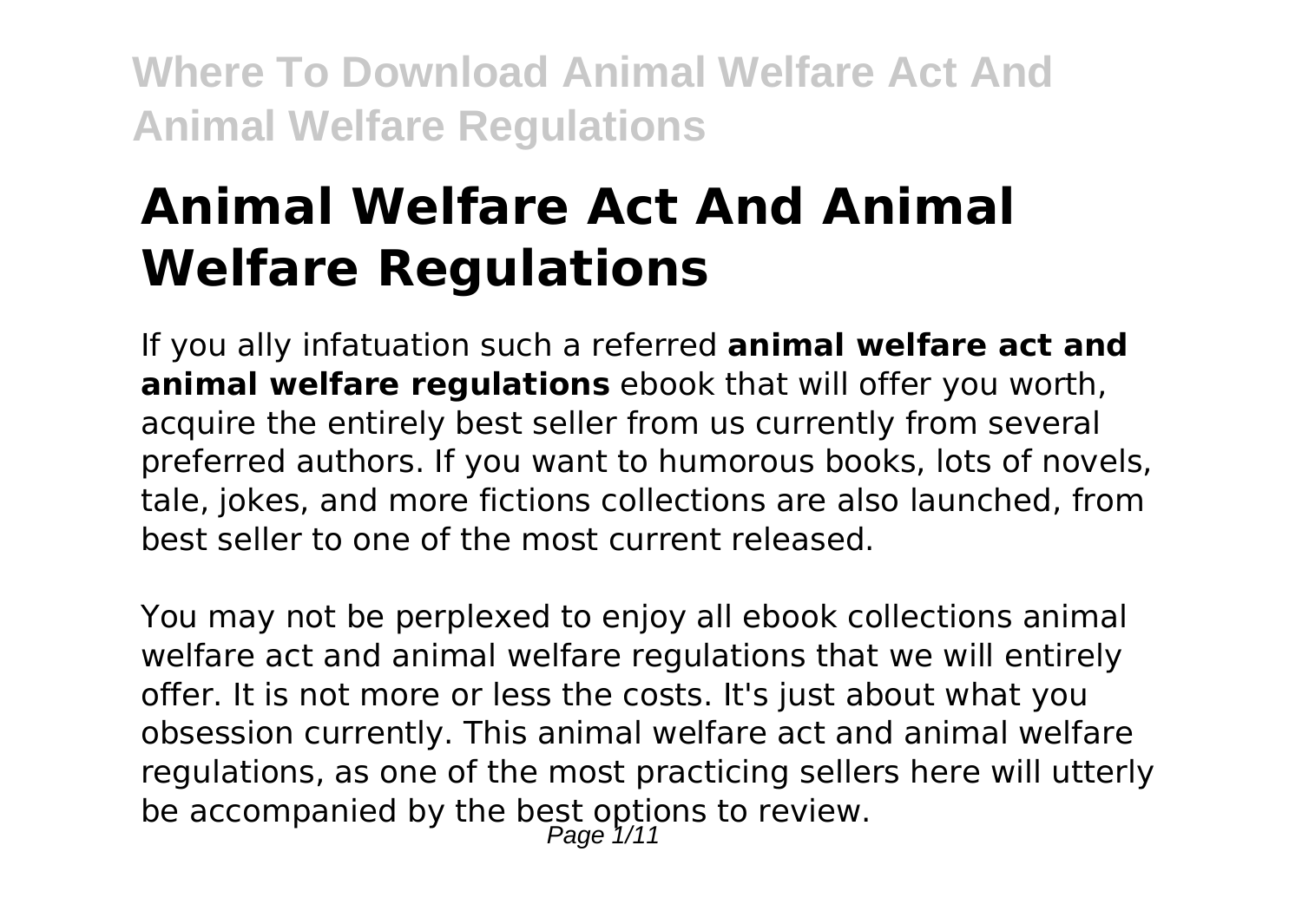In the free section of the Google eBookstore, you'll find a ton of free books from a variety of genres. Look here for bestsellers, favorite classics, and more. Books are available in several formats, and you can also check out ratings and reviews from other users.

#### **Animal Welfare Act And Animal**

Animal Welfare Act. The Animal Welfare Act was signed into law in 1966. It is the only Federal law in the United States that regulates the treatment of animals in research, exhibition, transport, and by dealers. Other laws, policies, and guidelines may include additional species coverage or specifications for animal care and use, but all refer to the Animal Welfare Act as the minimum acceptable standard.

### Animal Welfare Act | Animal Welfare Information Center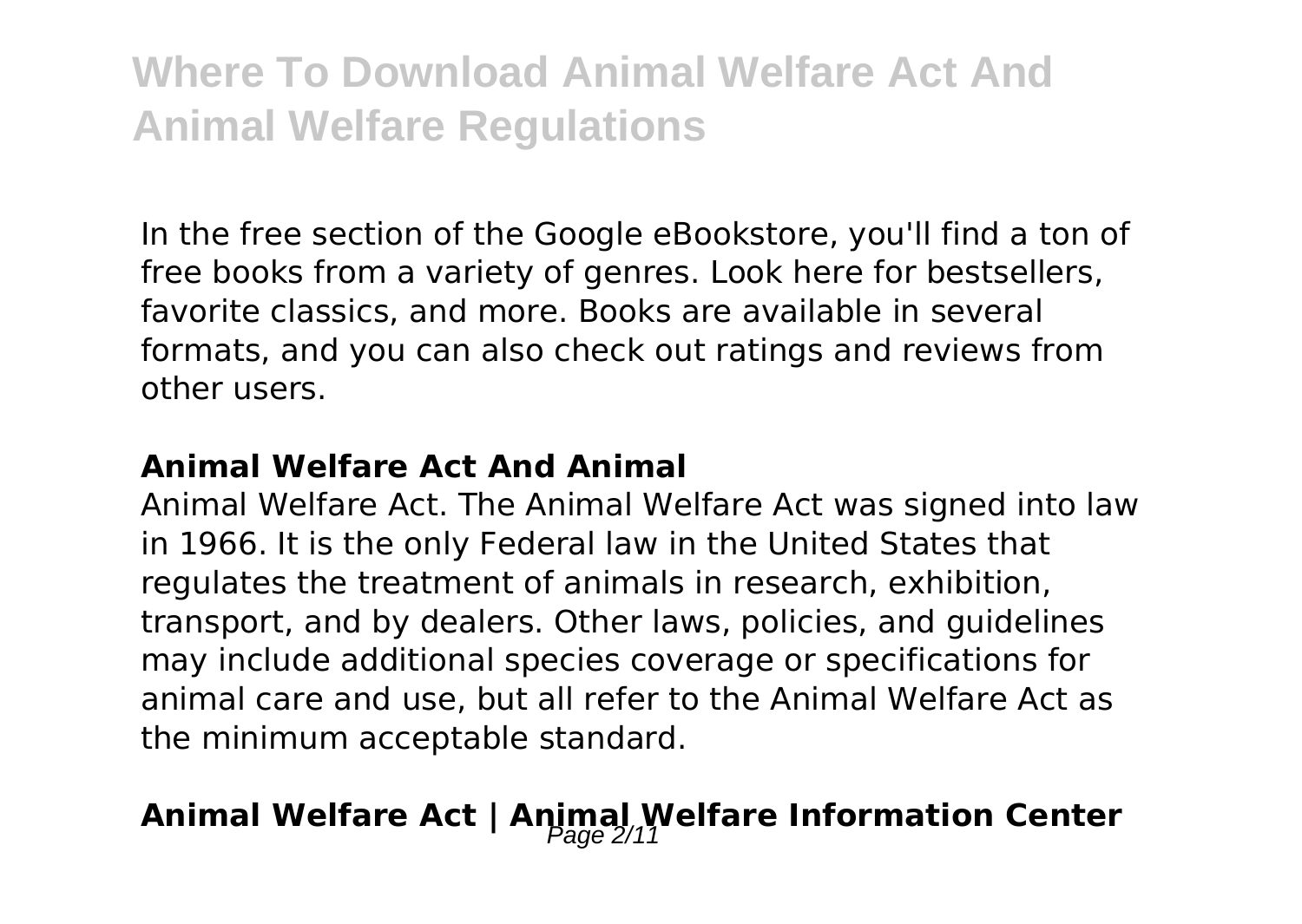**...**

USDA Animal Care, a unit within the Animal and Plant Health Inspection Service, administers the Animal Welfare Act (AWA). This federal law establishes requirements concerning the transportation, sale, and handling of certain animals and includes restrictions on the importation of live dogs for purposes of resale, prohibitions on animal fighting ventures, and provisions intended to prevent the theft of personal pets.

#### **USDA APHIS | Animal Welfare Act**

The Animal Welfare Act was signed into law by President Lyndon B. Johnson on August 24, 1966. It is the main federal law in the United States that regulates the treatment of animals in research and exhibition. Other laws, policies, and guidelines may include additional species coverage or specifications for animal care and use, but all refer to the Animal Welfare Act as the minimally acceptable standard for animal treatment and care.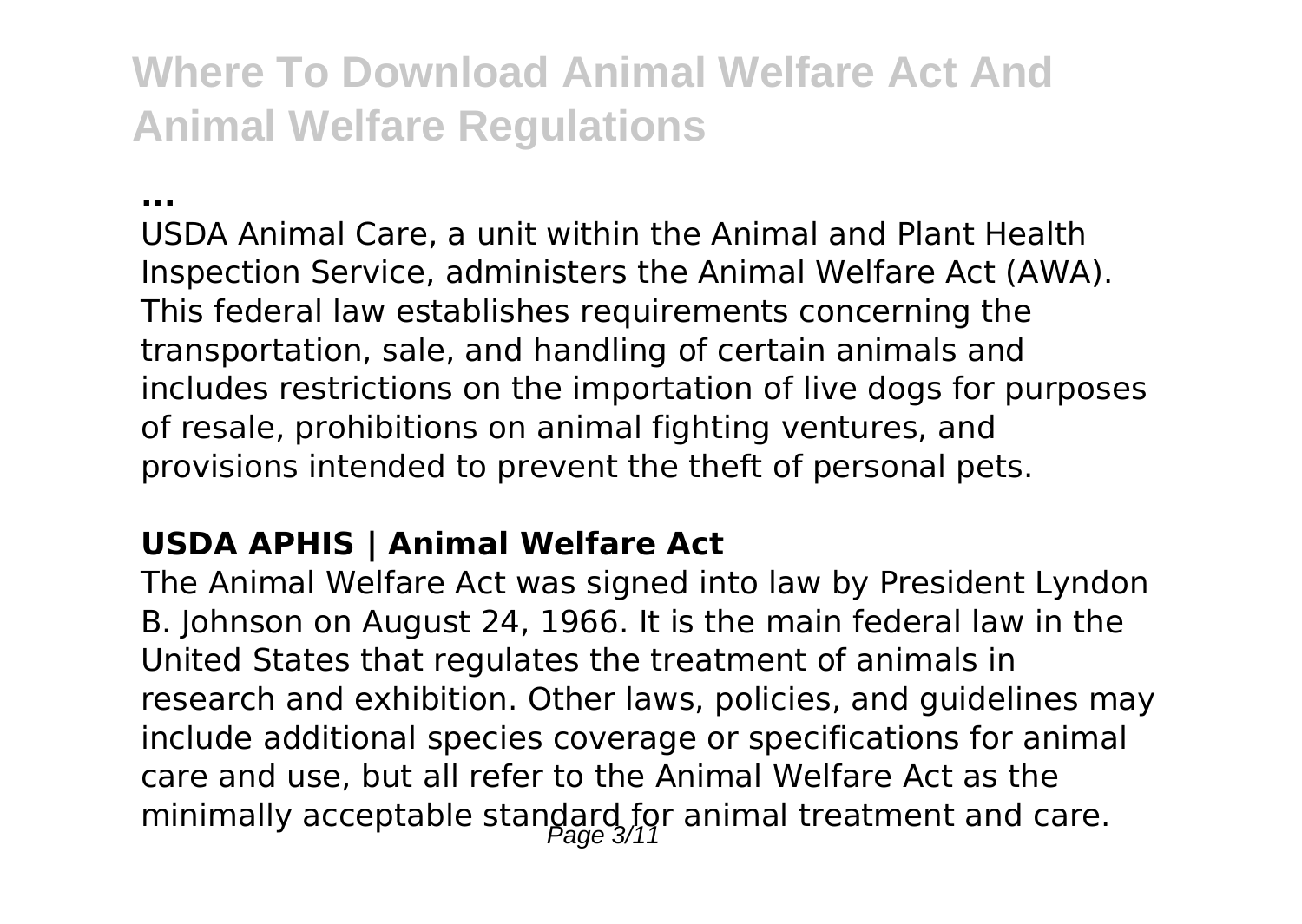The USDA and APHIS oversee the AWA and the House and Senate Ag

#### **Animal Welfare Act of 1966 - Wikipedia**

Summary:The AWA is, in the main, a regulatory law that seeks to control who may possess or sell certain animals and the living conditions (for non-agricultural, domestic animals) under which the animals must be kept. The law provides for criminal penalties, civil penalties and revocation of permits for violations of the AWA. TITLE 7.

#### **US - AWA - Animal Welfare Act | Animal Legal & Historical**

**...**

The major federal law covering chimpanzees and other select nonhuman species in U.S. laboratories is the Animal Welfare Act (AWA). Enacted in 1966, it has been amended six times in subsequent decades. (1) Among other things, the law includes: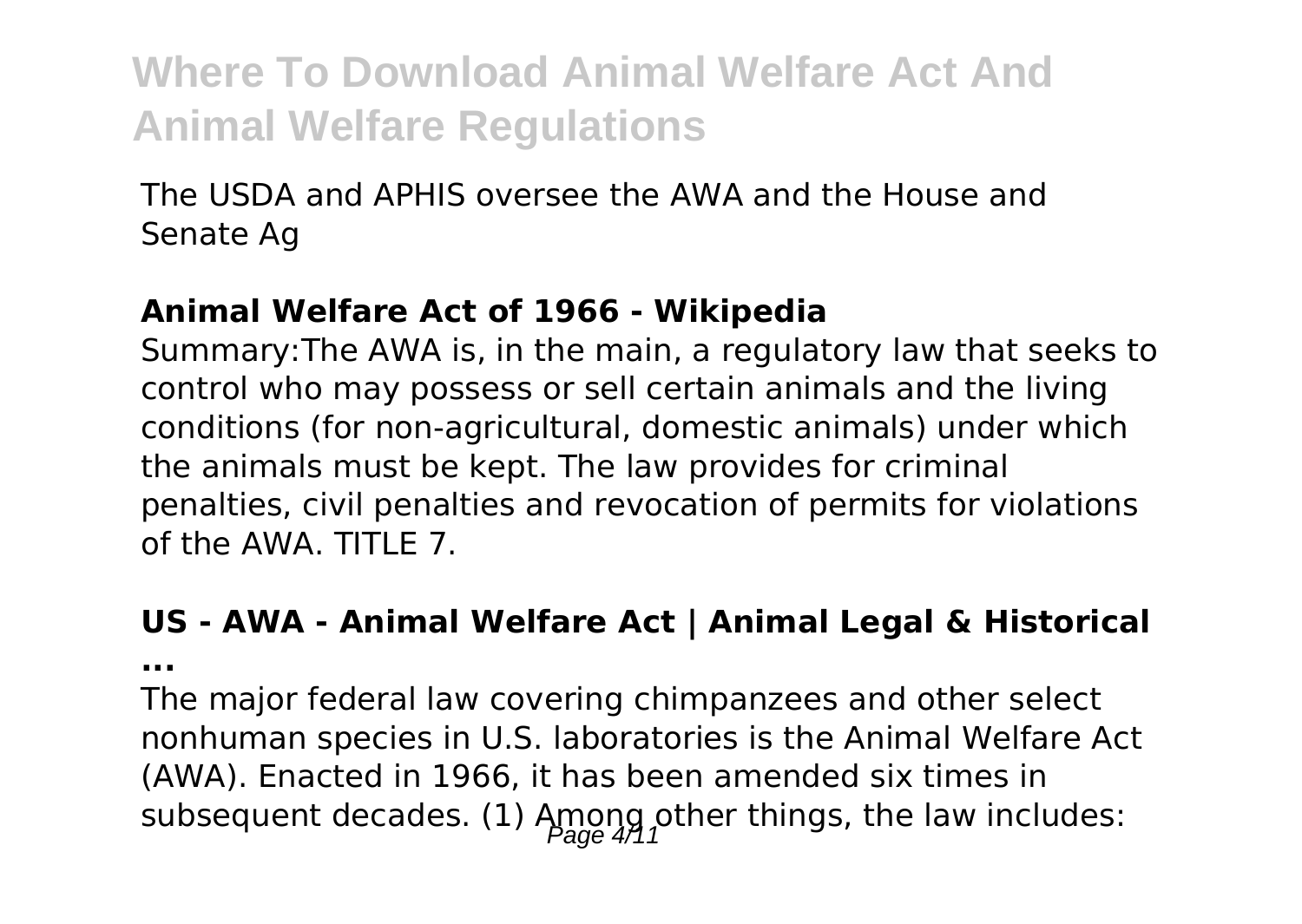Minimum animal husbandry and veterinary care requirements

**Animal Welfare Act | Laws | Release & Restitution for ...** The Animal Welfare Act, 7 U.S.C. 54, originally called the Laboratory Animal Welfare Act, was established in 1966 in response to growing concern for dogs and cats used in research, particularly with regard to a large number of reported thefts of dogs and cats for use in research institutions.

**The Animal Welfare Act | National Anti-Vivisection Society** The "five freedoms" adopted by animal welfare groups The five freedoms, sometimes also known as Brambell's five freedoms, are a compact of rights for animals that are under human control. It includes those animals intended to be used by us for food or for those animals that act as working animals. The…

### **The 5 Freedoms of Animal Rights - PetReviewer.com**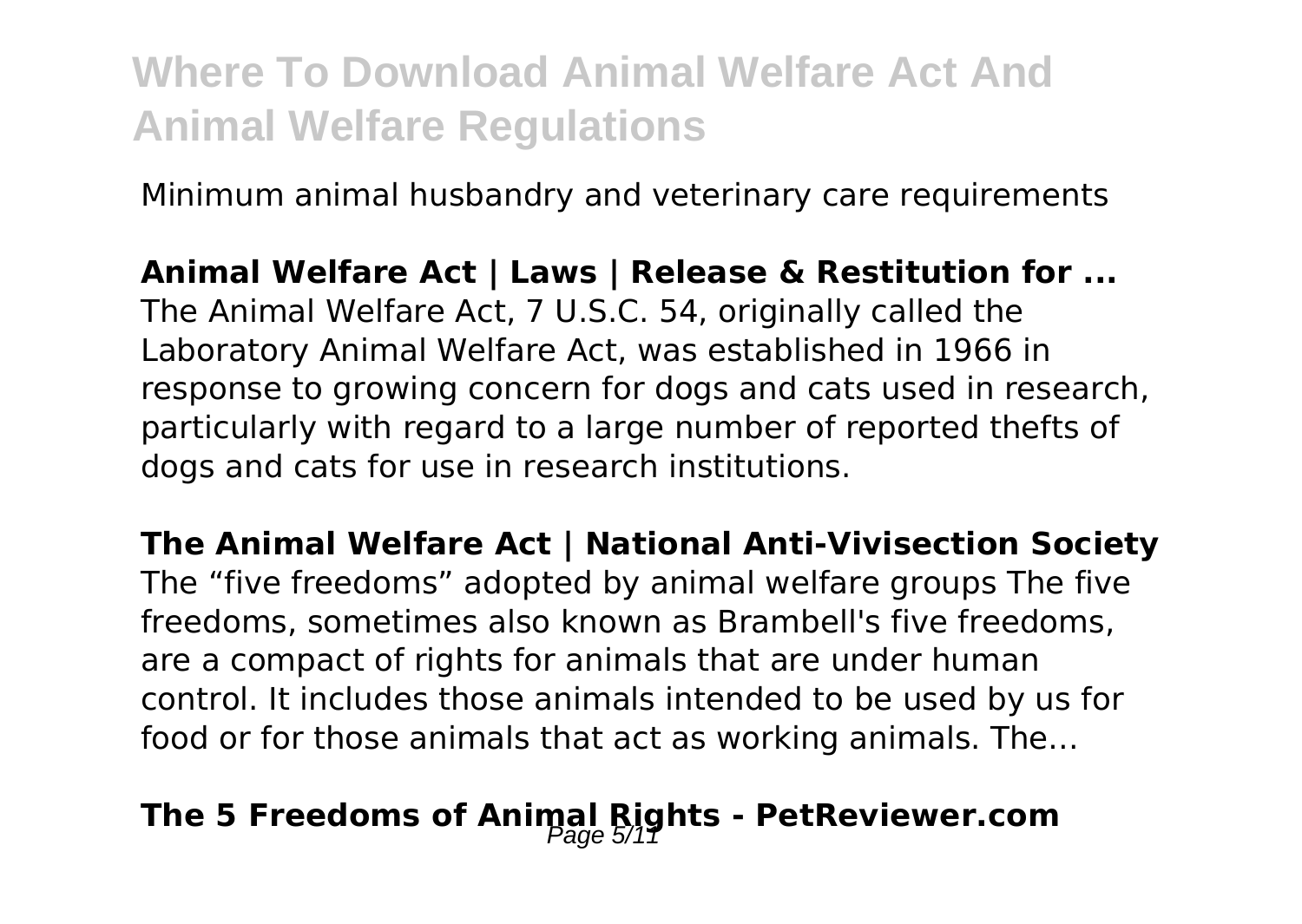The requirements of the Animal Welfare Act are set forth under the Regulations and Standards in the Code of Federal Regulations (CFR). These requirements are found in Title 9 C.F.R., Chapter 1, Subchapter A - Animal Welfare, Parts 1, 2, and 3.

#### **Animal Welfare Act Quick Reference Guides | Animal Welfare ...**

Though Section 11 criminalises several forms of animal cruelty, sub-section (3) carves out exceptions for animal husbandry procedures such as dehorning, castration, nose-roping, and branding.

#### **For the welfare of animals - The Hindu**

Using Cage Cards to Identify Puppies and Kittens[Tech Note] Temperature and Humidity in Dog Kennels[Tech Note] The Animal Welfare Act Provisions on Animal Fighting[Factsheet]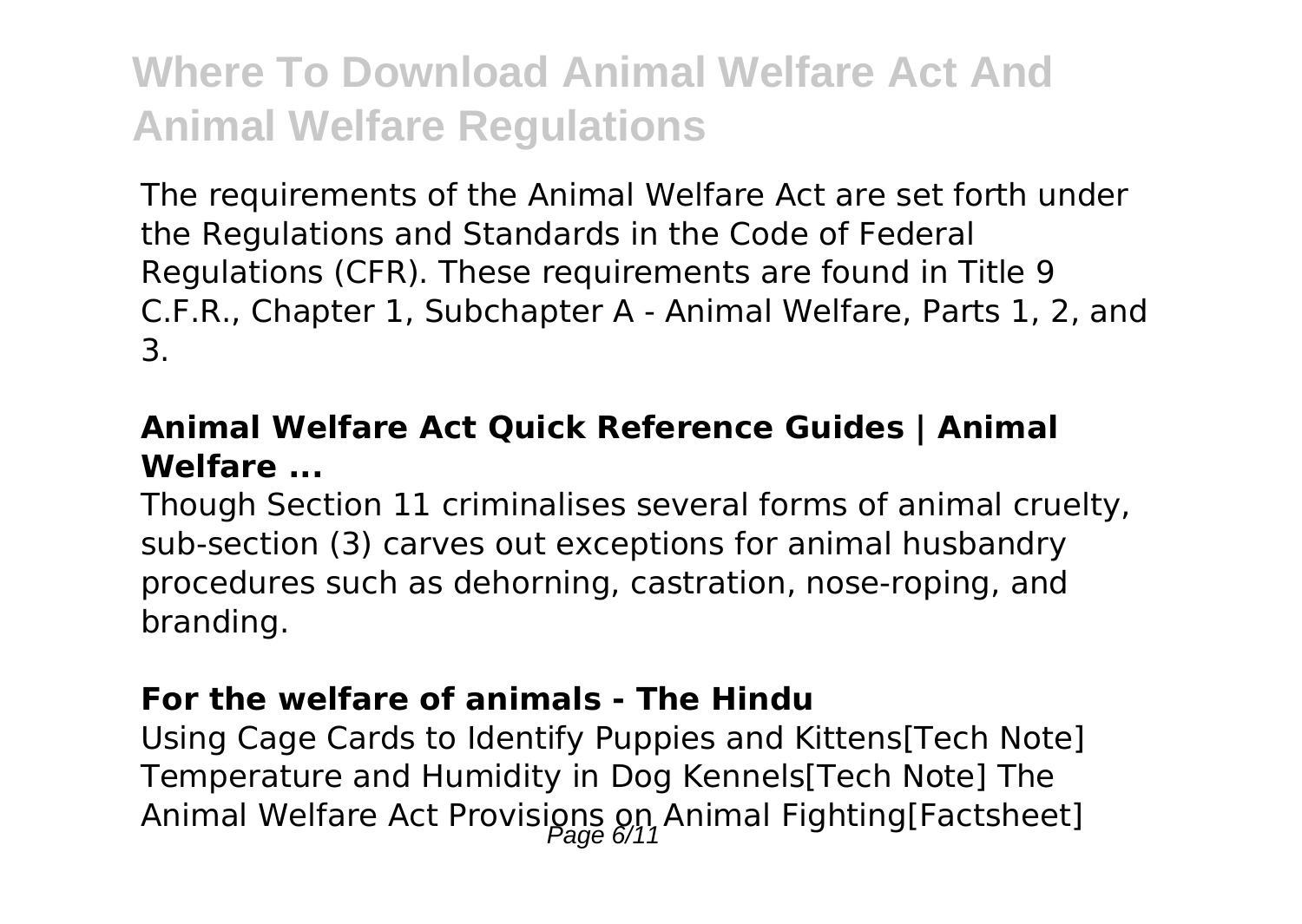Animal Care Aids. Keeping Animals Safe During Emergencies. Canine Periodontal Disease (PD) Monitoring for Periodontal Disease (PD) in Dogs.

#### **USDA APHIS | Publications, Forms and Guidance Documents**

The Animal Welfare Act establishes requirements concerning the transportation, sale, and handling of certain animals and includes restrictions on the importation of dogs for purposes of resale, prohibitions on animal fighting ventures, and provisions intended to prevent the theft of personal pets. Animal Care Emergency Programs

#### **USDA APHIS | Animal Welfare**

Animal Welfare Act and Animal Welfare Regulations Animal and Plant Health Inspection Service. In accordance with Federal civil rights law and U.S. Department of Agriculture (USDA) civil rights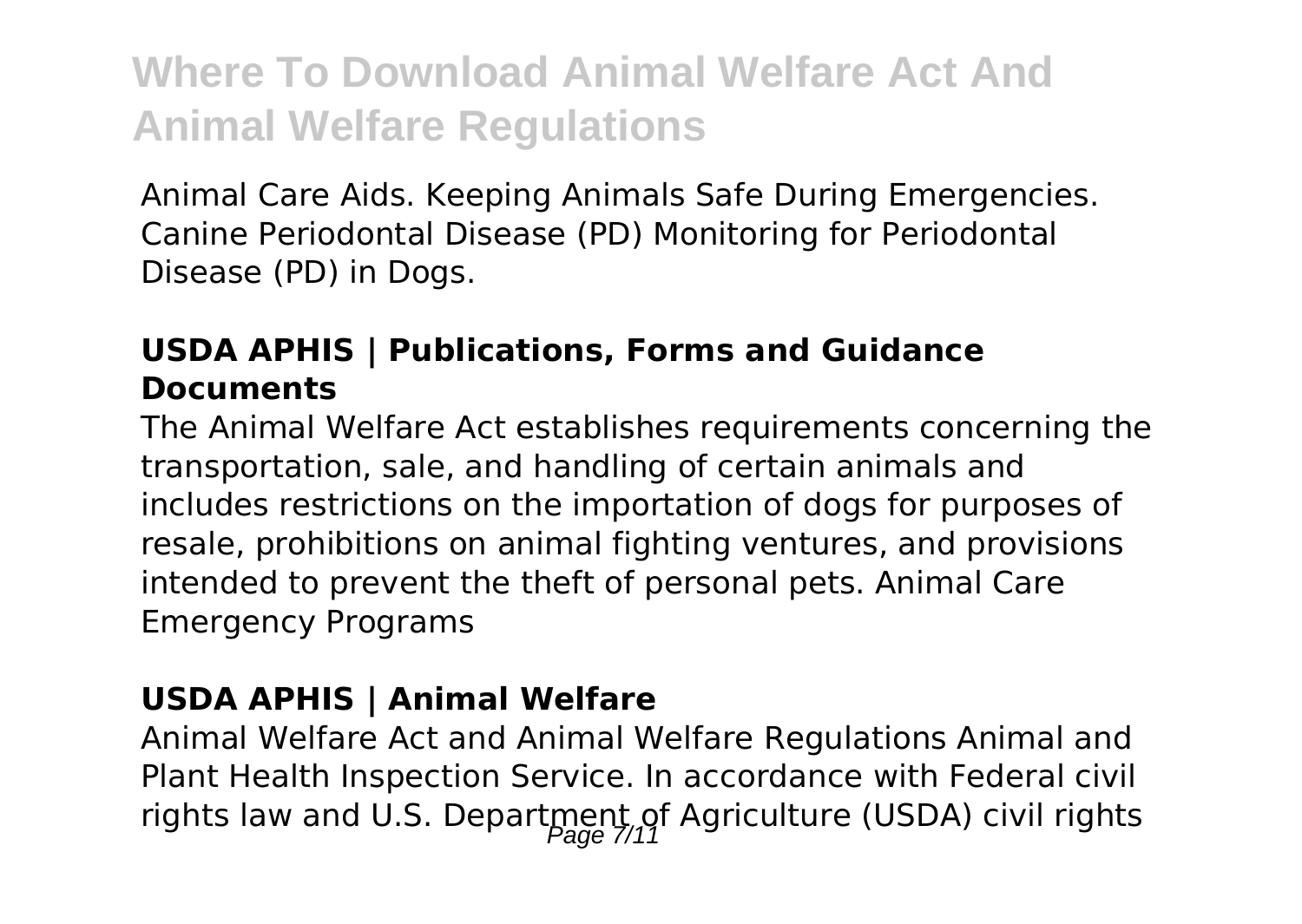regulations and policies, the USDA, its Agencies, offices, and employees, and

#### **USDA Animal Care**

The Animal Welfare Act protects certain animals in certain facilities but is not as effective as animal advocates would like. Many complain about its limited scope, and some even argue that animals are entitled to rightsand freedoms equal to humans and should not be owned or used in any regard. Which Facilities Are Covered by the AWA?

#### **An Overview of the Animal Welfare Act - ThoughtCo**

Animal campaigners are calling on the next Scottish government to take steps to discourage the breeding of "flat-faced" animals, such as pugs, French bulldogs and Persian cats.

### Animal campaigners calling for government to discourage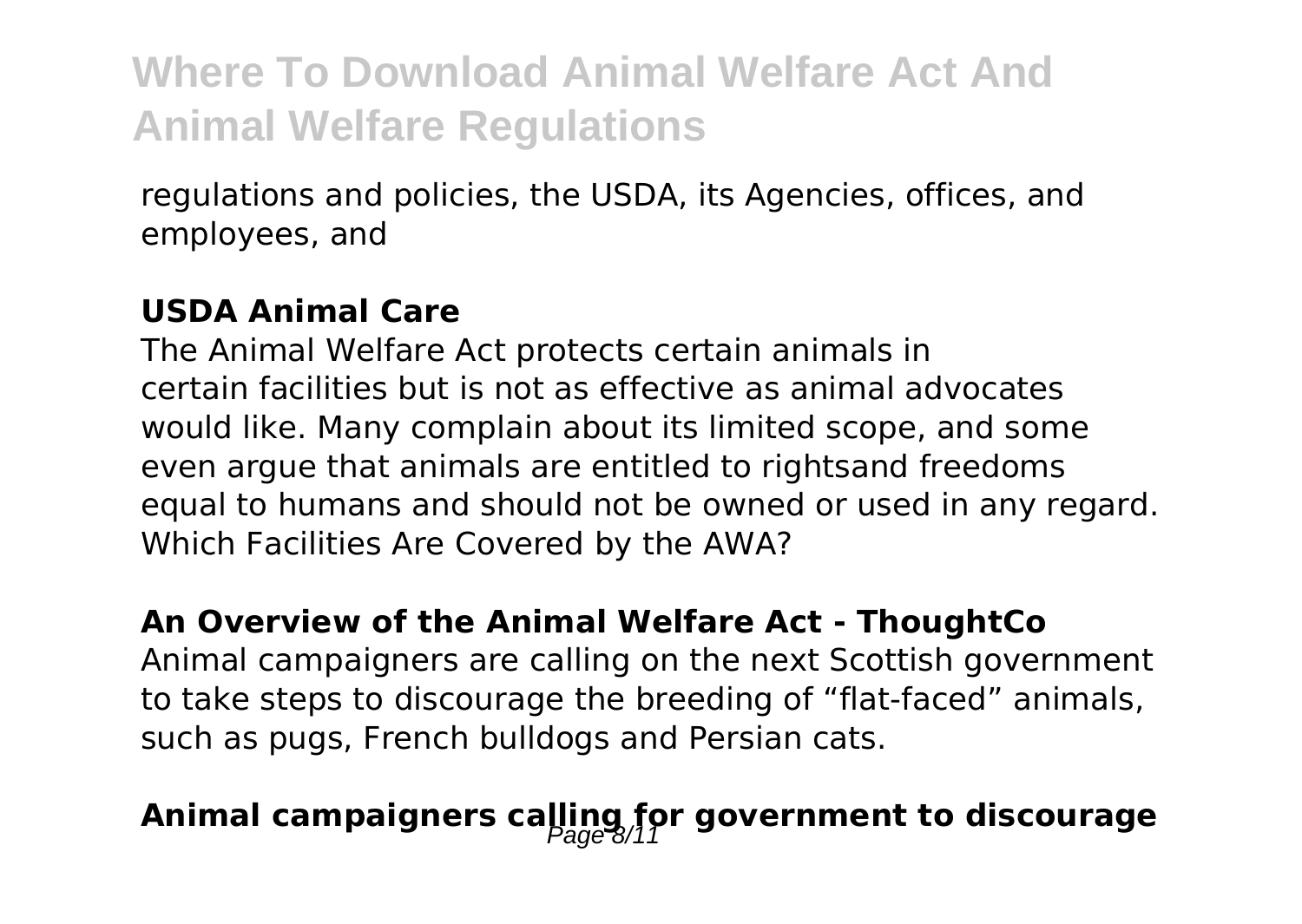#### **...**

Animal Welfare Act Expands December 24, 1970 This amended law expands the Animal Welfare Act's protections to cover all warm-blooded animals and regulates more facilities and people. These regulated groups and individuals now include people who exhibit, transport, or use animals in the pursuit of medical and scientific knowledge.

#### **Animal Welfare Act Timeline | Animal Welfare Act History**

**...**

The Government of B.C. has issued a special proclamation for Sept. 21, 2020 to mark the 125 th anniversary of The British Columbia Society for the Prevention of Cruelty to Animals (BC SPCA).. Since its inception the non-profit animal welfare organization has helped more than a million injured and abused domestic, farm and wild animals.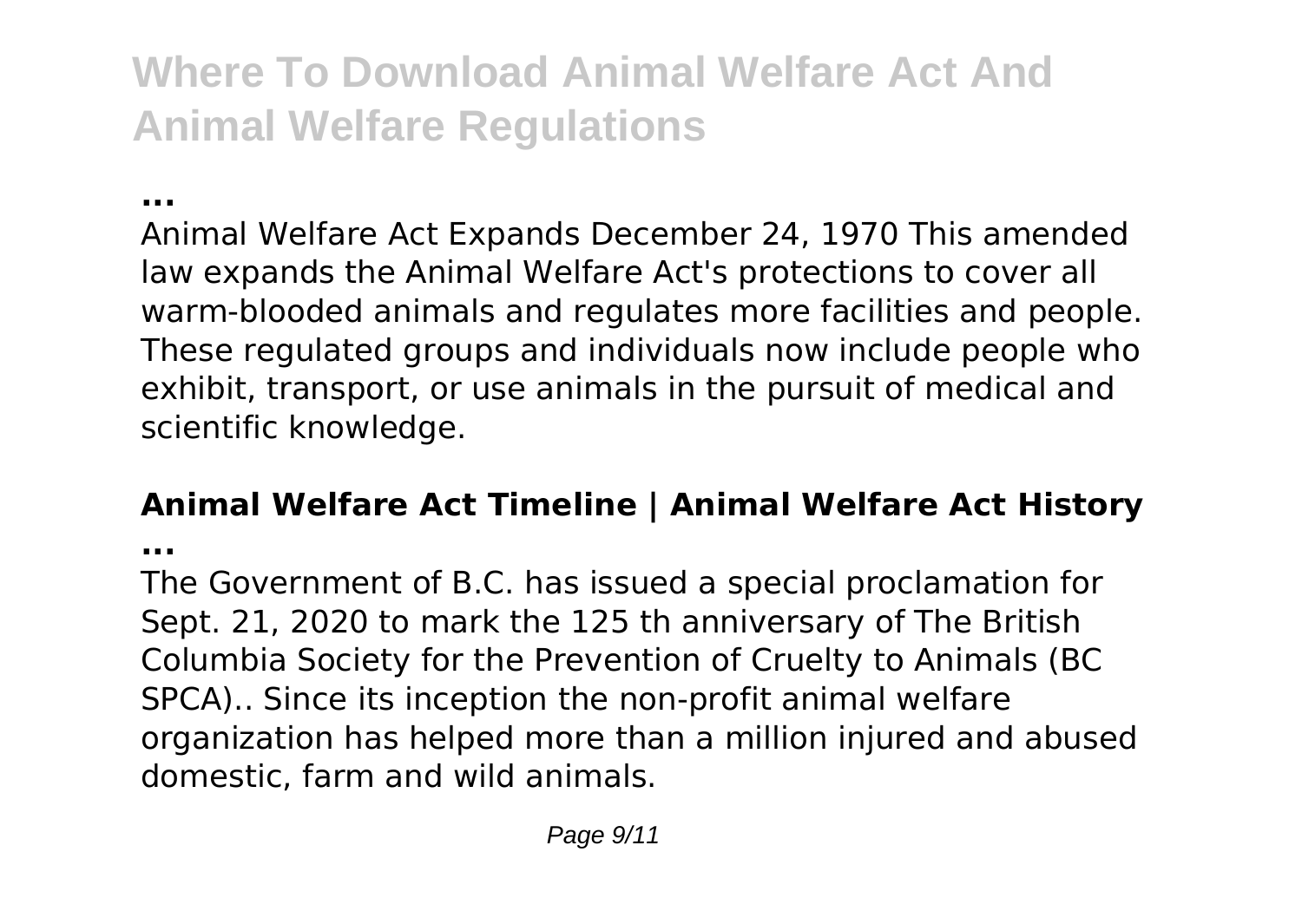### **Government proclamation celebrates BC SPCA's 125 years of ...**

Passed by Congress in 1966, the Animal Welfare Act (AWA) sets general standards for humane care and treatment that must be provided for certain animals that are bred for commercial sale, sold sight unseen (Internet

#### **Animal Welfare Act and Animal Welfare Regulations**

The United States Department of Agriculture's (USDA) Animal and Plant Health Inspection Service (APHIS) is proposing changes to the Animal Welfare Act (AWA) regulations to reduce the administrative burden for research facilities, while ensuring that research animals continue to receive humane care. The proposed changes would apply to approximately 1,100 registered facilities that use animals ...